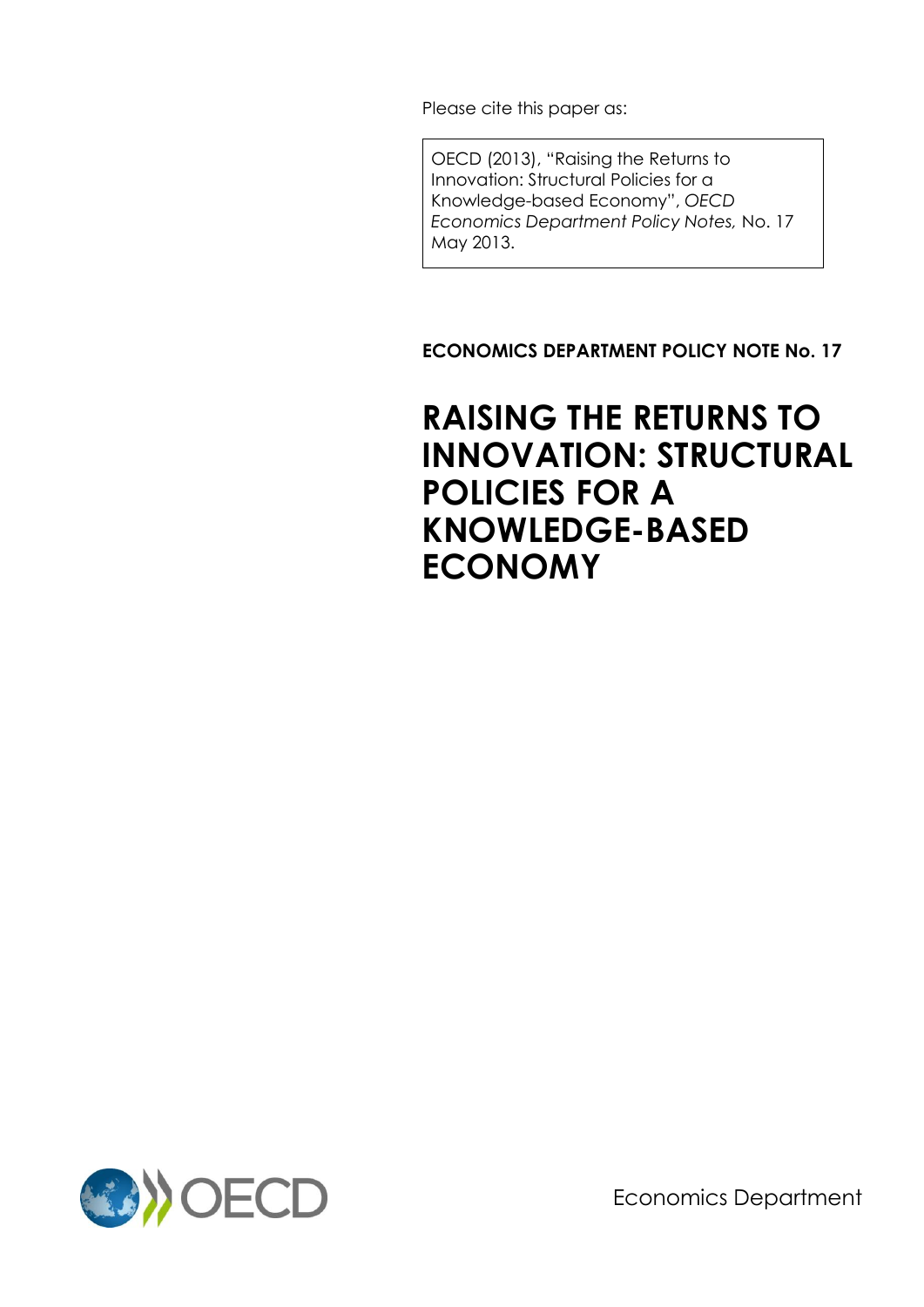This document and any map included herein are without prejudice to the status of or sovereignty over any territory, to the delimitation of international frontiers and boundaries and to the name of any territory, city or area.

The statistical data for Israel are supplied by and under the responsibility of the relevant Israeli authorities. The use of such data by the OECD is without prejudice to the status of the Golan Heights, East Jerusalem and

#### © OECD 2013

You can copy, download or print OECD content for your own use, and you can include excerpts from OECD publications, databases and nultimedia products in your own documents, presentations, blogs, websites and teaching materials, provided that suitable<br>acknowledgment of OECD as source and copyright owner is given. All requests for public or commercial should be submitted to rights@oecd.org. Requests for permission to photocopy portions of this material for public or commercial use<br>shall be addressed directly to the Copyright Clearance Center (CCC) at info@copyright.com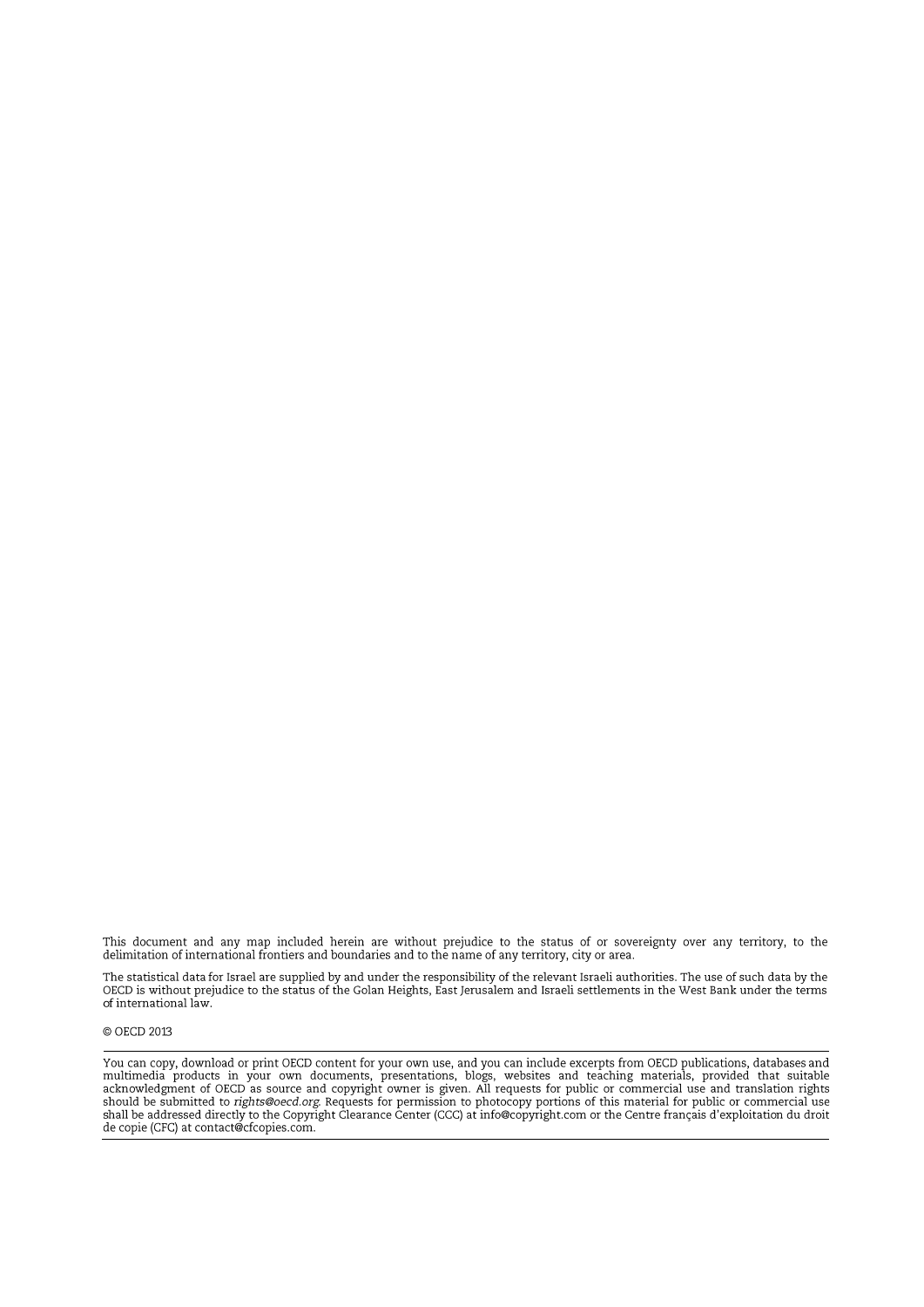# **RAISING THE RETURNS TO INNOVATION: STRUCTURAL POLICIES FOR A KNOWLEDGE-BASED ECONOMY**

# **Main findings Investment in knowledge-based capital (KBC)** – assets that have no physical embodiment, such as computerised information, innovative property and economic competencies – **has been rising significantly.** This has implications for innovation and productivity growth and requires new thinking on policy. **Investment in KBC differs greatly across countries.** While the available data suggests that Englishspeaking countries – particularly the United States – Japan and Sweden invest in the vicinity of 10% of GDP in KBC, investment in KBC in Italy, Portugal and Spain typically amounts to less than 5% of GDP. **Some countries are more successful than others at channeling tangible resources to firms that invest in KBC.** For example, the ease with which investment flows to firms that patent ideas in the United States and Sweden is over four times higher than for similar firms in Italy and Spain. **Policies that make it easier to reallocate scarce resources to firms that invest in KBC will bolster the returns to investing in KBC. Such policies include those that enhance the functioning of product, labour and risk capital markets and bankruptcy laws that do not overly penalise failure. Well-defined intellectual property rights** (IPR) provide firms with the incentive to innovate, especially in the chemicals and pharmaceutical sectors. However, such **IPR regimes need to be coupled with procompetition policies** to ensure maximum effect while **rising litigation costs are undermining the effectiveness of the patent system in promoting innovation in the software sector. R&D tax incentives and, as a finding that contrasts with previous research, direct support measures**

**are found to boost investment in KBC.** However, **design features are crucial** in order to minimise the fiscal cost and unintended consequences of these policies**.**

#### **The emerging knowledge-based economy as a source of economic growth**

1. Innovation-based growth, underpinned by investments in a broad range of knowledge-based capital (KBC), is central to raising long-term living standards. While investment in innovation has traditionally been proxied by spending on R&D, innovation-based growth relies on a much broader range of assets, such as employee skills, organisational know-how, databases, design, brands and various forms of intellectual property (Table 1). Indeed, investment in KBC has been increasing, and in some countries is larger as a share of GDP than investment in physical capital (Figure 1). This has implications for innovation and productivity growth and places heightened importance on a policy environment that promotes smooth adjustments of labour and capital inputs and entrepreneurial risk-taking.

2. Unlike investment in tangible assets such as machinery and equipment, many knowledge-based assets (*e.g.* software) are non-rival to the extent that they can be simultaneously employed by multiple users without diminishing their basic usefulness. Thus, the initial cost incurred in developing new ideas – typically through R&D – does not get re-incurred as the latter are combined with other inputs in the production process. Hence, in economies where KBC is important, growth is less likely to be constrained by scarcity than in an economy dominated by tangible capital. Furthermore, privately created knowledge often diffuses beyond its place of creation, thus providing wider social benefits.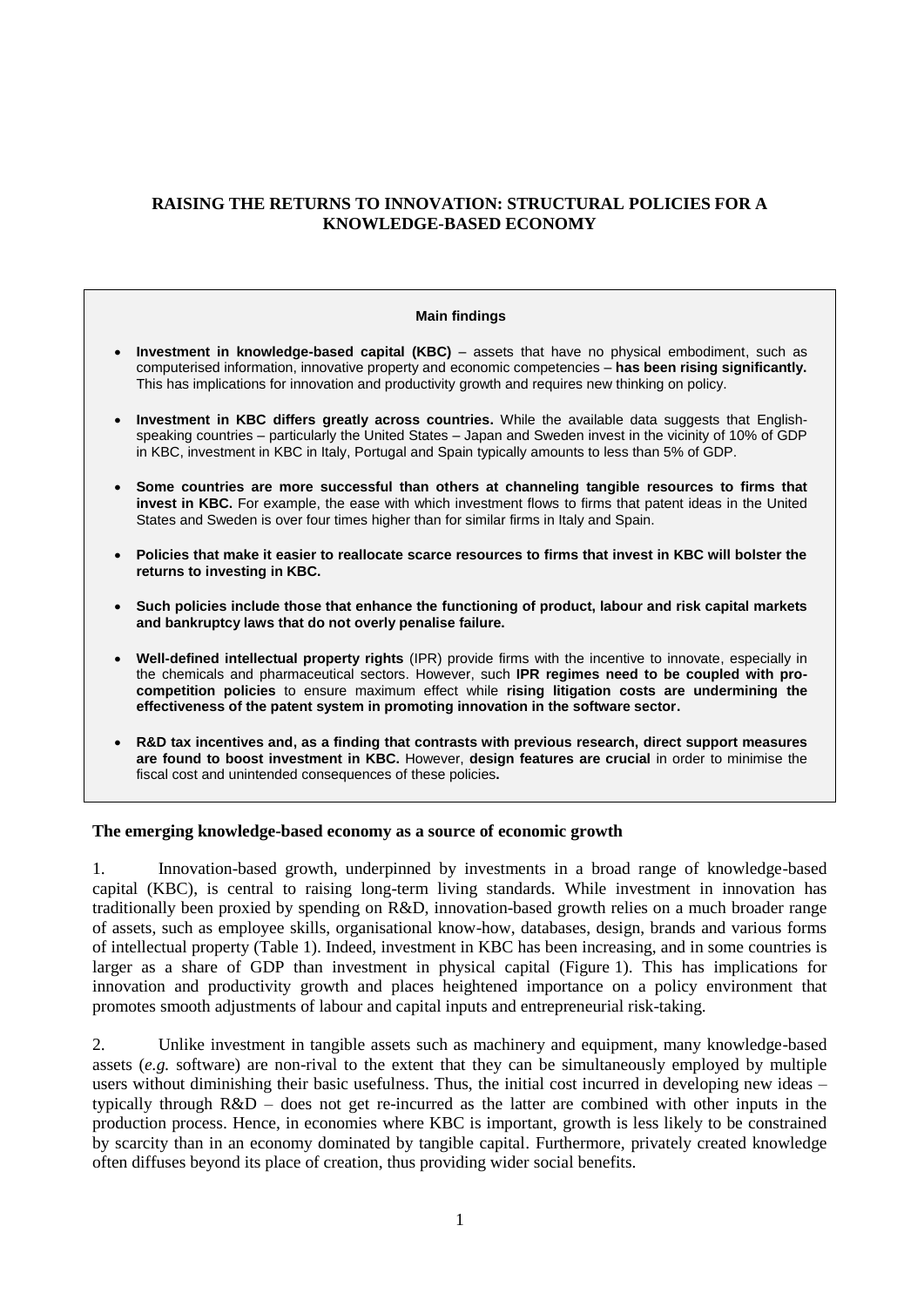| <b>Type of KBC asset</b>                             | Mechanisms of output growth for investor in the asset                                                                                                                                     |  |
|------------------------------------------------------|-------------------------------------------------------------------------------------------------------------------------------------------------------------------------------------------|--|
| <b>Computerised information</b>                      |                                                                                                                                                                                           |  |
| Software                                             | Improved process efficiency, optimised vertical and horizontal integration                                                                                                                |  |
| Databases                                            | Better market segmentation and appropriation of consumers' rent. Optimised vertical and horizontal<br>integration. The use of information to improve logistics and production efficiency. |  |
| Innovative property                                  |                                                                                                                                                                                           |  |
| Research & Development                               | New products and services. Quality improvements to existing ones. Better ways of producing output.<br>New technologies.                                                                   |  |
| Copyright and license costs                          | Knowledge diffusion (inventions and innovative methods).                                                                                                                                  |  |
| New product development in the<br>financial industry | More accessible capital markets. Reduced information asymmetry and monitoring costs.                                                                                                      |  |
| New architectural and engineering<br>designs         | Fixed cost leading to production in future periods. Quality improvements, novel designs, enhanced<br>processes.                                                                           |  |
| <b>Economic competencies</b>                         |                                                                                                                                                                                           |  |
| Brand-building advertisement                         | Price premium. Increased market share. Changes in consumers' preferences.                                                                                                                 |  |
| Market research.                                     | Targeted products and services, Increased market share.                                                                                                                                   |  |
| Workers' training                                    | Improved production capability of workers. Increased skill levels.                                                                                                                        |  |
| Managerial ability                                   | Faster and better decision making. Improved production processes.                                                                                                                         |  |
| Organisational capital                               | Faster and better decision making. Improved production processes.                                                                                                                         |  |

#### **Table 1. The classification of KBC assets and their possible effects**

*Source*: OECD Secretariat based on Corrado *et al.,* (2005).

#### **Figure 1. Investment in KBC varies significantly across countries**



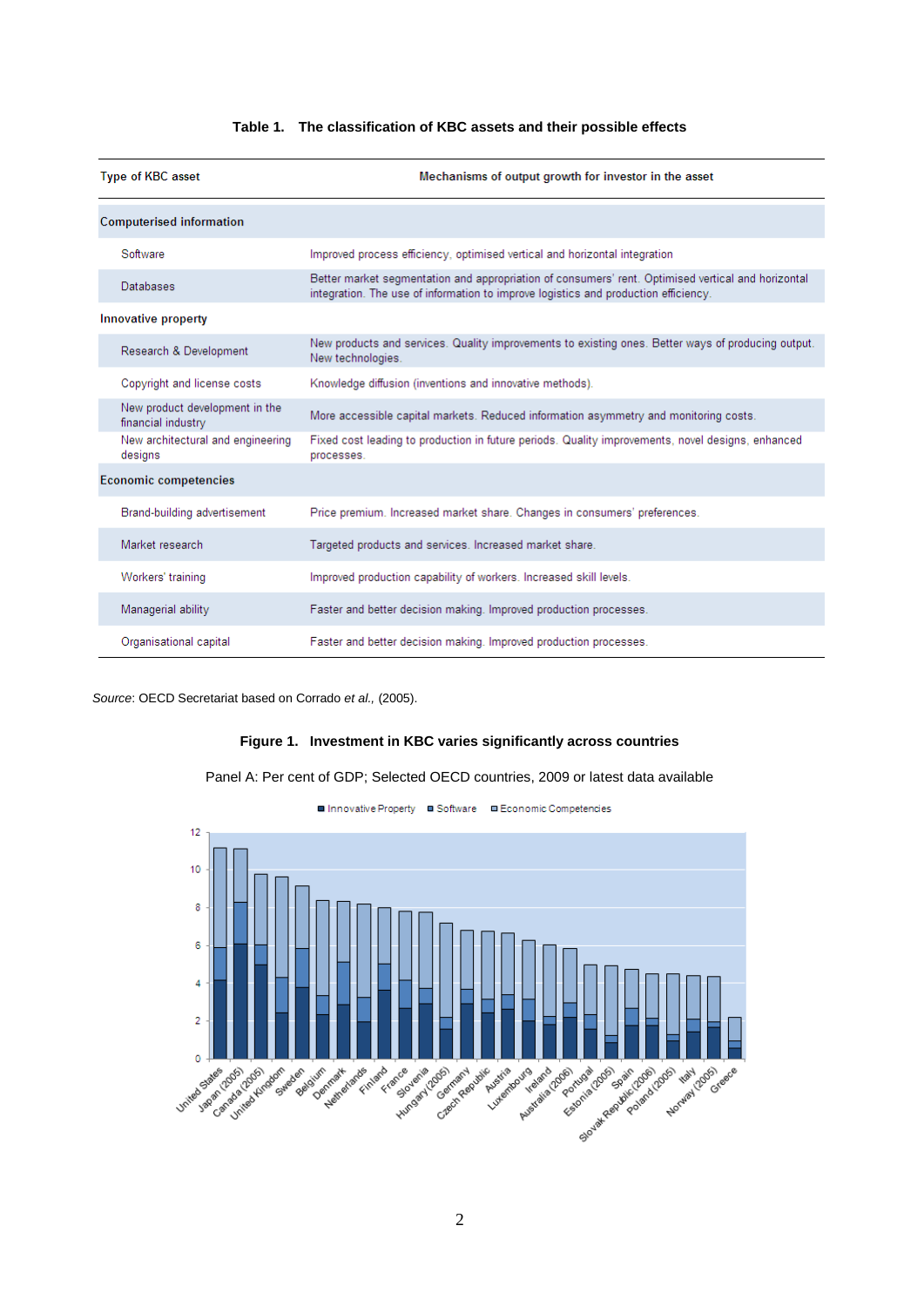



Notes: The estimates refer to the market sector and include each type of KBC outlined in Table 1 and mineral exploration. \*Data for Canada in Panel B refer to 1998 and 2005.

*Source*: Corrado *et al.,* (2012).

3. Given the close links between KBC and growth, cross-country differences in investment in KBC take on heightened significance. For example, the available data suggests that the United States and Sweden invest more than twice as much in KBC as a share of GDP, compared with Italy and Spain (Figure 1, Panel A). Moreover, these outcomes cannot be solely explained by differences in patterns of industrial specialisation.

### **Why do some countries invest more in KBC than others?**

4. From the firms' perspective, investing in KBC is a multi-stage process and much can go wrong along the way (Figure 2). Clearly, the ability to create new ideas is crucial. This underscores the need for an educated workforce and basic scientific research but also a business environment that fosters the entry of innovative start-up firms, as history shows that firms that ride one technological wave often fail to continue to do so in the subsequent one.

5. However, good ideas alone are not sufficient and firms must acquire complementary capital and workers to underpin their implementation and commercialisation. This requires a policy environment that promotes the reallocation of resources to their most effective use, which is particularly important given that the uncertain nature of KBC leads firms to scale-up innovative production methods only after they have shown success in smaller-scale experiments. Similarly, in the event of failure, policies that provide the ability to rapidly and cheaply scale down operations or facilitate exit are crucial, in order to motivate risk taking activity by the firm in the first place and to release resources to be used by more successful firms.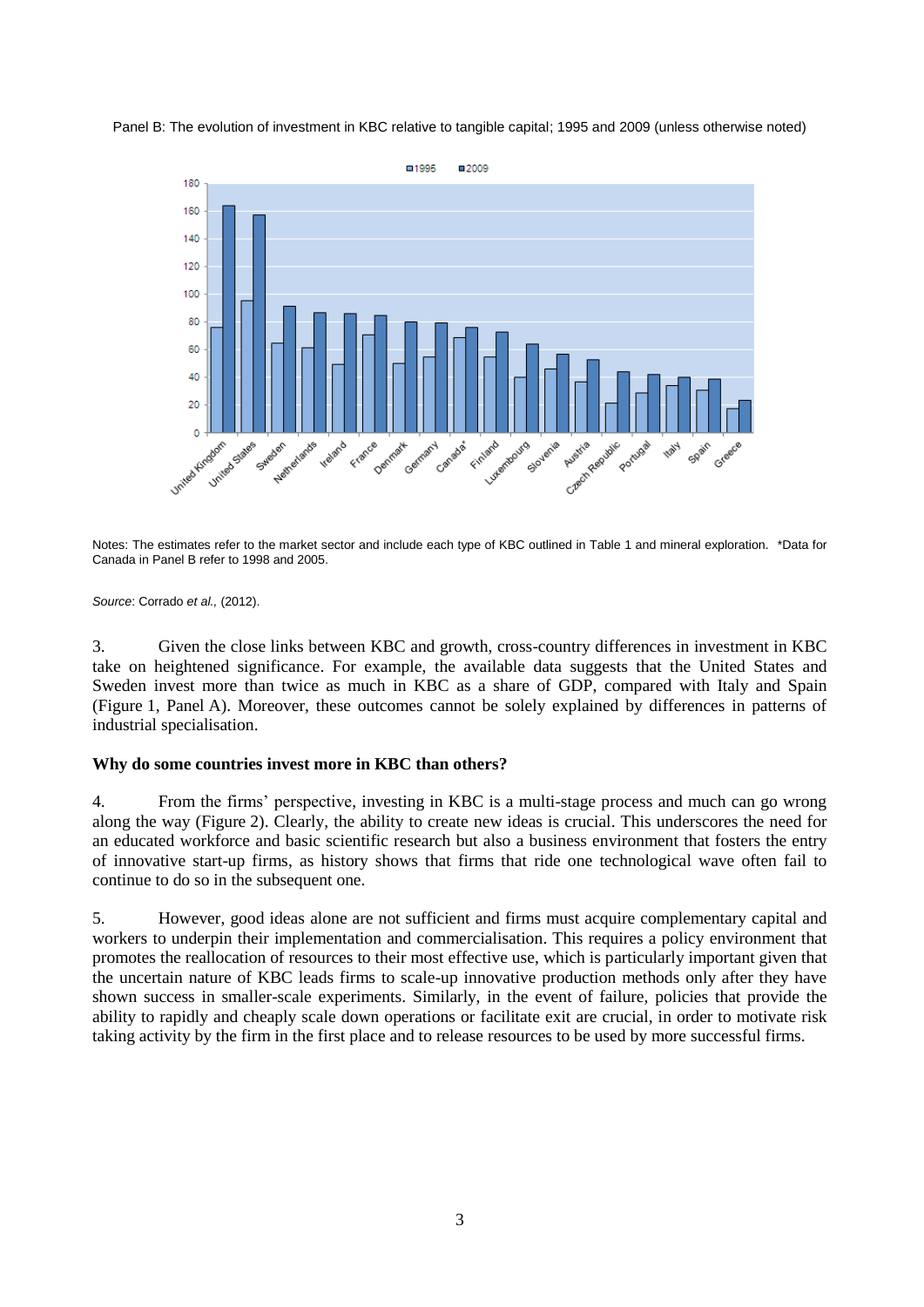

**Figure 2. Investing in KBC is a multi-stage process and is influenced by public policies**

6. From the perspective of the economy as a whole, the gains from any firms' innovative efforts will be magnified when innovative firms can rapidly gain market share at the expense of unsuccessful competitors thereby boosting aggregate productivity. However, OECD economies vary significantly in their capacity to reallocate resources to underpin the expansion of the most successful firms.

7. One indicator of the efficiency of reallocation is the extent to which, all else equal, it is the most productive firms that hold the largest market shares (Figure 3). This again reflects the extent to which labour and capital resources are reallocated away from less productive toward more productive firms over time. According to this metric, the United States and some Nordic countries are more effective at channelling resources to high productivity firms than some Continental and Southern European countries (*e.g.* see Europe-14 in Figure 3). Similarly, the ease with which firms that patent (one indicator of innovative capacity) can attract tangible capital – which is required to implement and commercialise new ideas – is over four times higher in the United States and Sweden than for similar firms in Italy and Spain. These gaps are even larger for young firms, which are more likely to experiment with radical innovations that tend to have a larger productivity pay-off than incremental innovations.

8. Since difficulties in reallocation make it more difficult for firms to fully realise the fruits of their innovative effort, they may also reduce the incentive for firms to invest in KBC in the first place. Indeed, the countries that allocate resources more efficiently also tend to invest more in KBC (Figure 4), suggesting that policies which support reallocation also encourage innovative activity.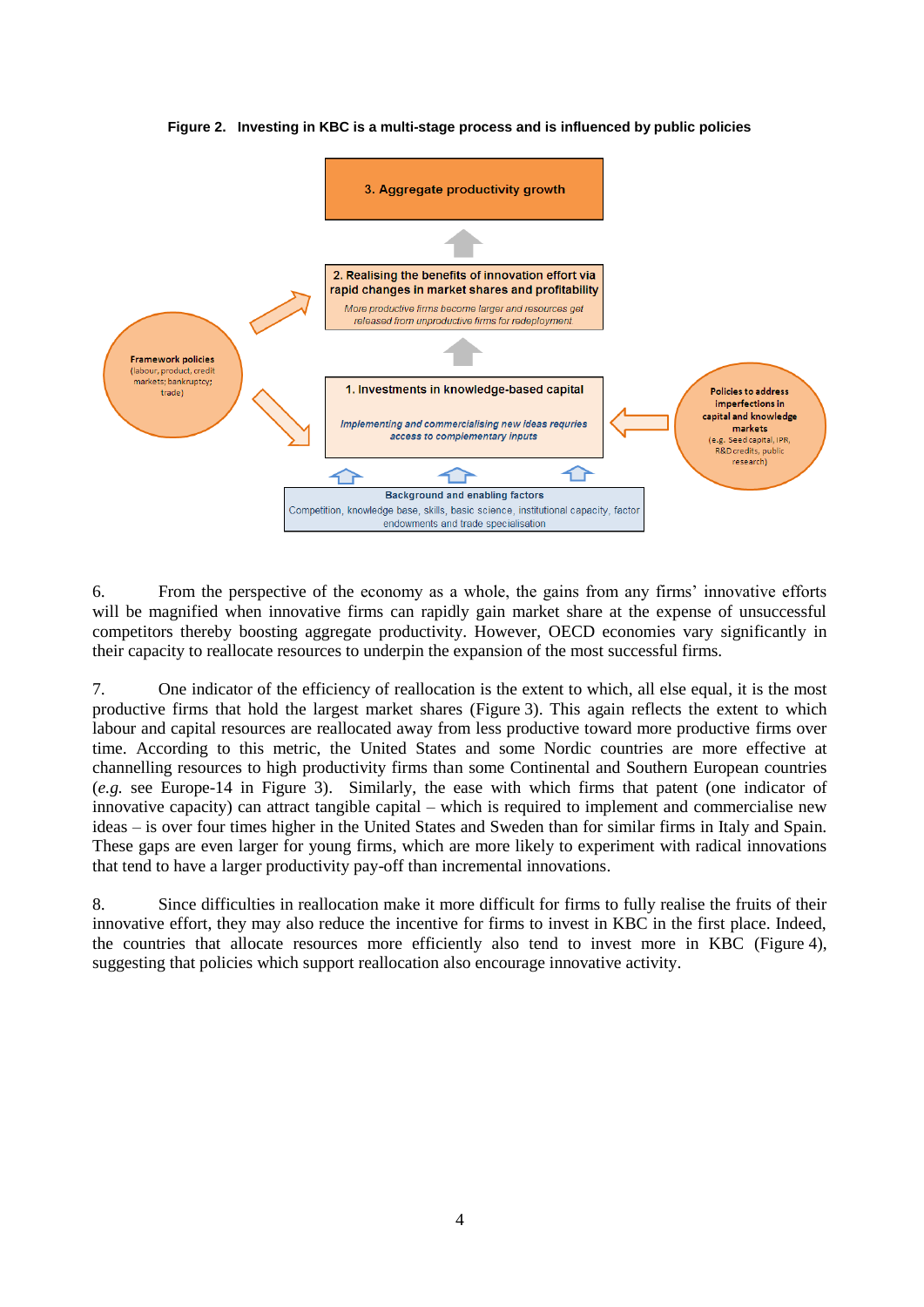#### **Figure 3. OECD countries differ in their ability to allocate labour to the most productive firms**

Covariance across firms between firm size and labour productivity; log points; manufacturing sector in selected OECD countries in 2005



Notes: the estimates show the extent to which the firms with higher than average labour productivity have larger employment shares. In most countries, the covariance between productivity and employment share is positive, suggesting that the actual allocation of employment boosts manufacturing labour productivity, compared to a situation where resources were allocated randomly across firms (this metric would equal zero if labour was allocated randomly). For example, manufacturing labour productivity in the United States is boosted by around 50% due to the rational allocation of resources. Europe-14 includes: Austria, Belgium, Czech Republic, France, Greece, Germany, Hungary, Italy, Netherlands, Portugal, Poland, Spain, Slovak Republic and Switzerland, and is obtained by aggregating the respective allocative efficiency indicators by each countries share in manufacturing sector employment.

*Source*: Andrews and Cingano (2012).



# **Figure 4. Better allocation of resources makes KBC contribute more to productivity growth** Log points; selected OECD countries

*Notes*: The chart plots the contribution of knowledge based capital deepening to labour productivity growth (sourced from Corrado *et al.,* 2012) against the efficiency of labour allocation based on the same estimates as in Figure 3. The correlation coefficient is statistically significant at the 10% level.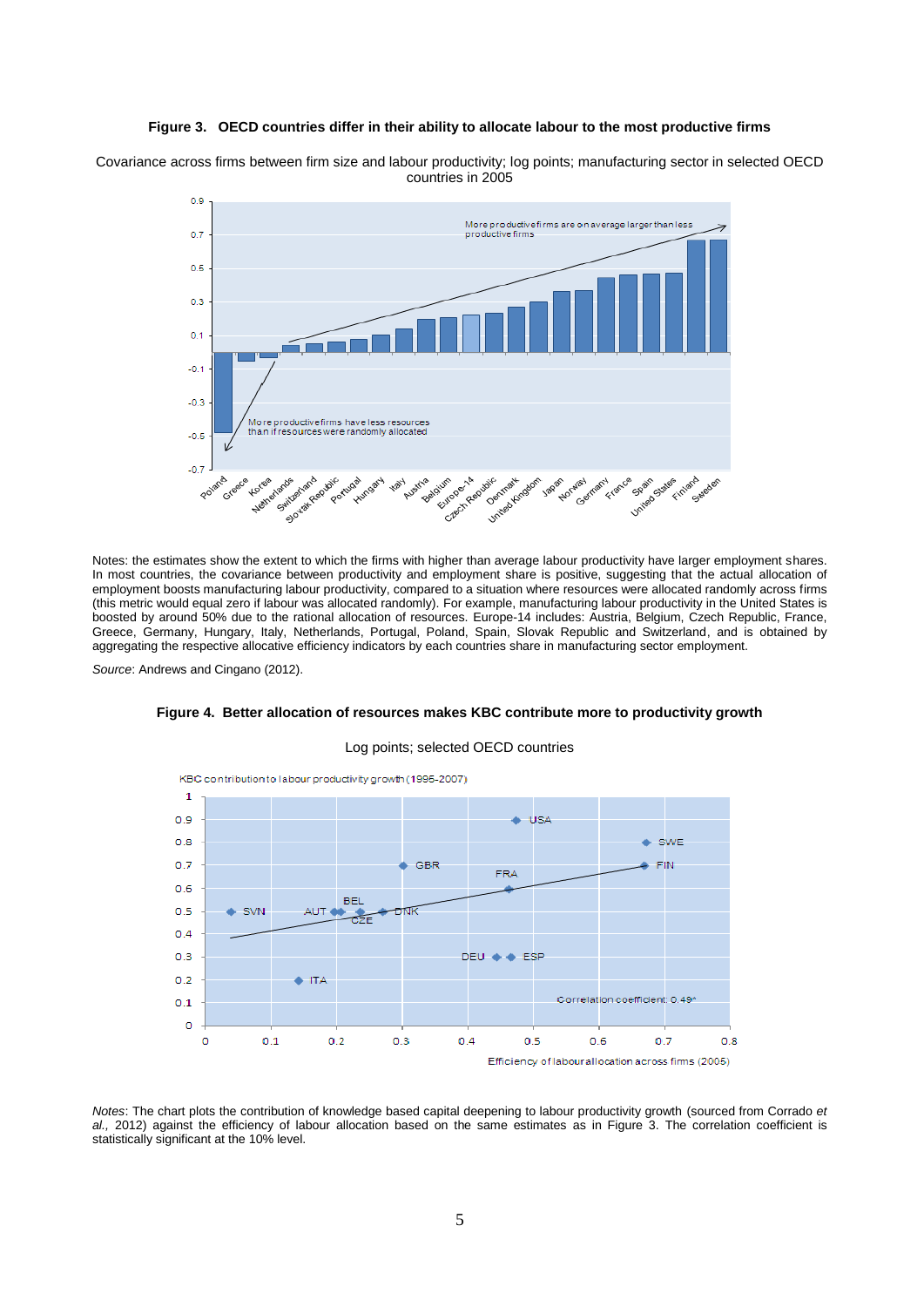#### **Well-designed framework policies can raise incentives to invest in KBC**

9. Regulatory policies in product, labour and capital markets have a pervasive impact on KBC given their potential to affect each stage of the innovation process (Figure 2). Furthermore, reforms to these policies are an attractive way to enhance KBC-driven growth from a public finance perspective since they do not imply a direct cost to public budgets. Indeed, well-functioning product, labour and (early stage) venture capital markets and bankruptcy laws that do not overly penalise failure are associated with greater investment in KBC (Figure 5) – a link that is corroborated by more detailed empirical analysis (see Andrews and Criscuolo, 2013). These benefits are partly realised through stronger competitive pressures and more efficient reallocation, which make it easier for successful firms to implement and commercialise new ideas and, by lowering the costs of failure, encourage firms to experiment with uncertain growth opportunities.

#### **Figure 5. Growth-friendly structural policies are associated with more investment in KBC**



Share of GDP; selected OECD countries, 2005



Investment in early stage VC



Notes: Investment in KBC to GDP is measured in 2005, while the policy indicators refer to either 2003 (Product Market Regulations, Job Protection Legislation, Bankruptcy Law) or 2005 (Early Stage VC). The correlations are robust to the exclusion of outliers, such as Greece and Poland in the Product Market Regulations panel.

Source: OECD calculation based on intangible capital estimates from Corrado *et al.*, (2012), and policy indicators from: the OECD (Product Market Regulations, Job Protection Legislation and Early Stage VC) and the World Bank (Bankruptcy Law).

#### *Product market liberalisation has pervasive impacts on KBC*

10. Reforms to anti-competitive product market regulations – such as the removal of administrative burdens on start-up firms as well as broader barriers to competition – can increase investment in KBC via: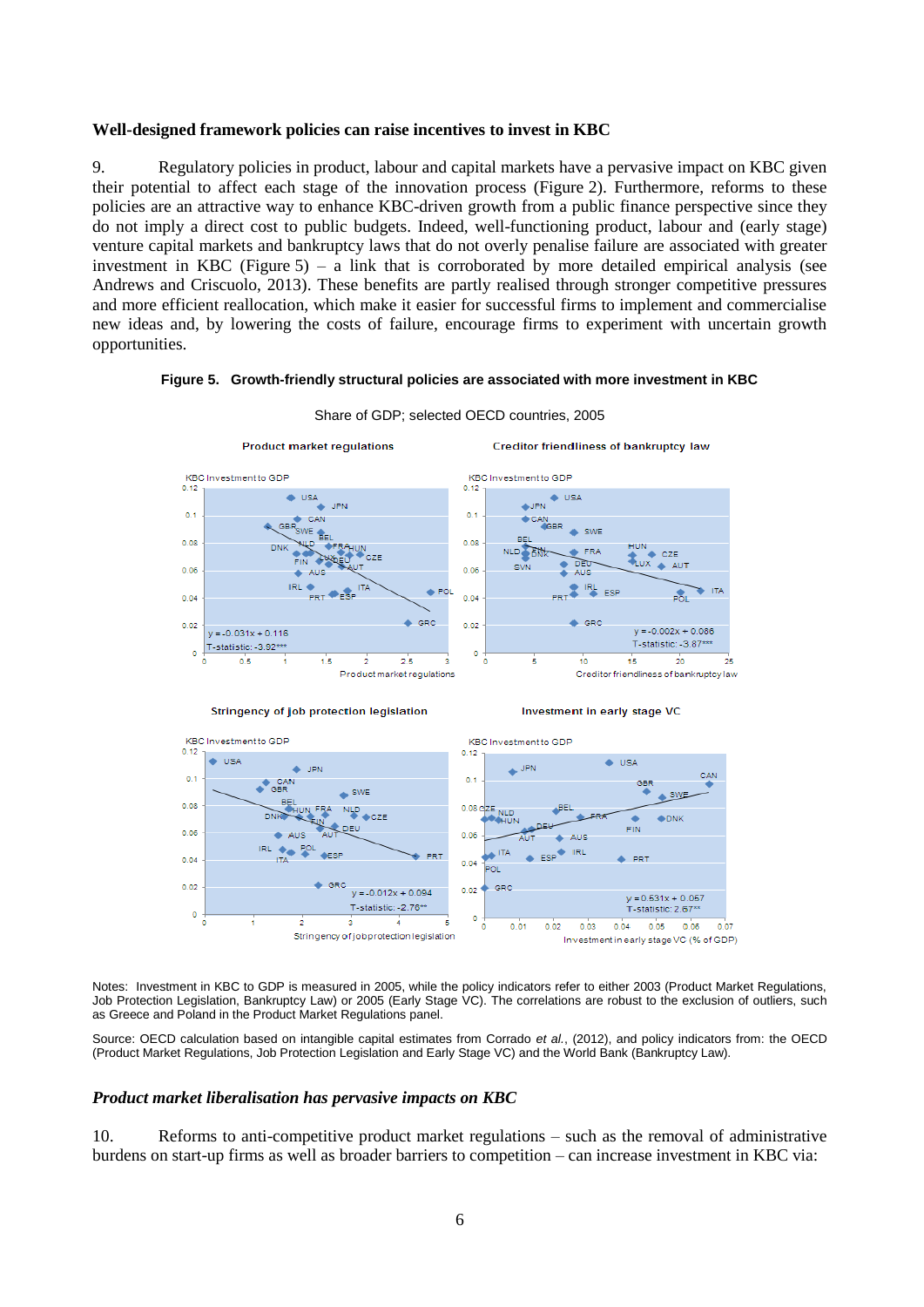- More entry of entrepreneurial start-ups, which in turn increases pressure on incumbent firms to invest in R&D and incorporate foreign technologies.
- Improved management performance as a result of greater market discipline, which enhances the ability of firms to implement new technologies and sustain the innovation process. See Bloom and Van Reenen (2010) for a discussion.
- $\bullet$  Easier and cheaper access to labour and capital inputs, which because of easier reallocation raises the returns to investing in KBC. For example, a policy reform that would alleviate regulatory barriers in business services from the OECD average *(i.e.* France) to the low level in Sweden is associated with a 30% increase in investment in innovative firms (Figure 6).
- Lower barriers to international trade and investment, which increase access to international technological transfer and raise the returns to innovation by expanding potential market size and facilitating the growth of the most productive firms.

#### **Figure 6. How do specific policies affect investment in innovative firms?**

Additional capital attracted by a firm that increases its patent stock by 10%; 2002-2010



The estimated impact of different framework policies on the responsiveness of the firm capital stock to patenting

Note: The chart shows that the sensitivity of firm capital to changes in the patent stock varies according to the policy environment. All policy terms are statistically significant at at least the 10% level. For example, the sensitivity of firm capital to patenting is about three times larger when EPL is at the sample minimum (*i.e.* the US), compared with when EPL is at the sample maximum (*i.e,* Portugal).

Source: OECD calculations based on matched ORBIS-PATSTAT data. EPL is the OECD Employment Protection Legislation (EPL) sub-index of restrictions on individual dismissal of workers with regular contracts; Regulation of professional services is sourced from the OECD Product Market Regulation (PMR) Index; See Figure 5 for details on Early Stage VC and Bankruptcy Legislation.

#### *Labour market reforms encourage experimentation with uncertain technologies*

11. Employment protection legislation (EPL) that imposes heavy or unpredictable costs on hiring and firing slows down the reallocation process – which reduces the returns to investing in KBC – and by raising the costs of exit in case of business failure, makes it less attractive for firms to experiment with highly uncertain technologies.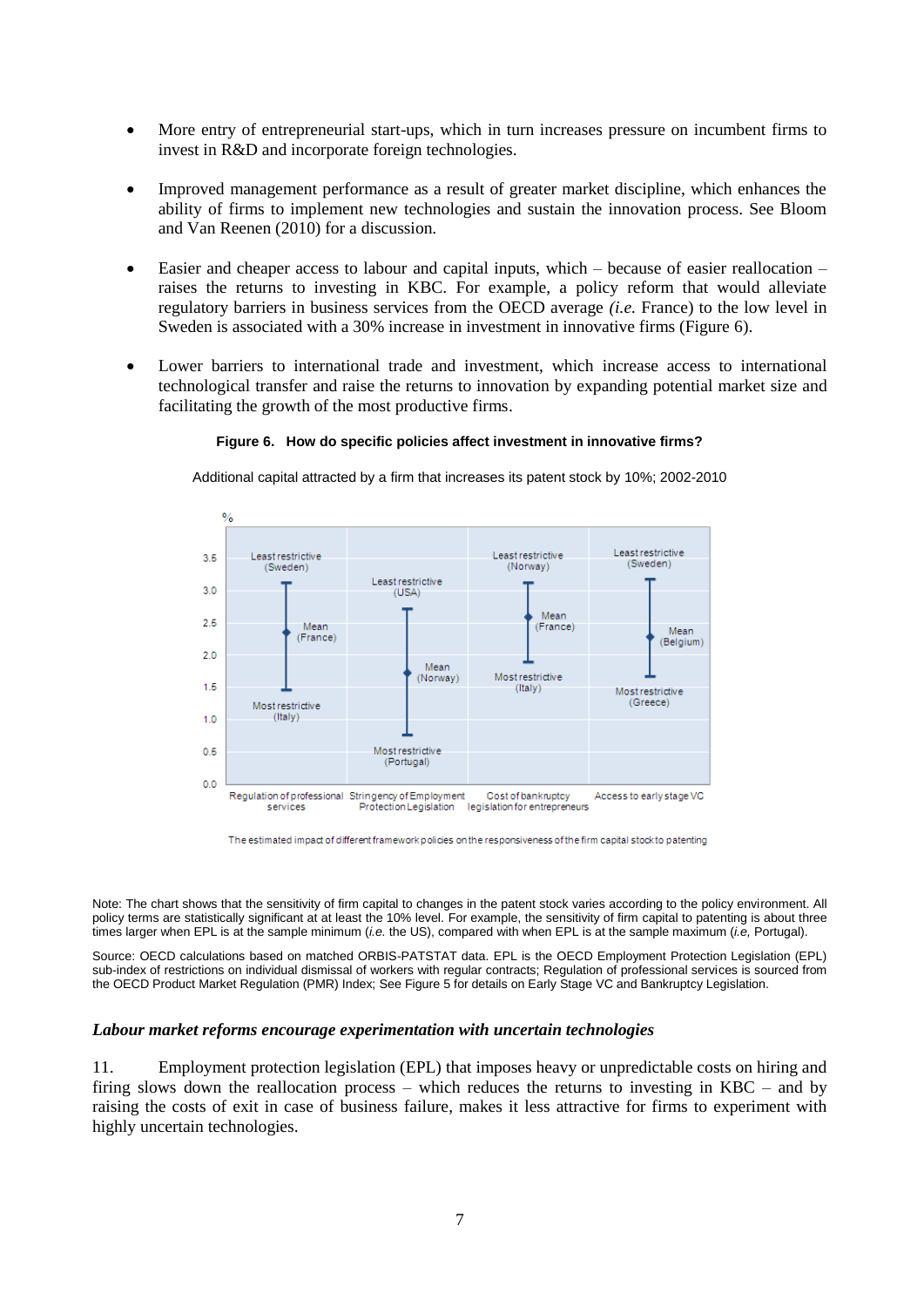- Reforming EPL significantly increases the ability of innovative firms to attract resources that are required to implement and commercialise new ideas (Figure 6). For example, for firms in the United States where EPL is relatively lax, a 10% in the firm patent stock is associated with a 2.7% increase in investment, but this effect is round three times smaller for firms in Portugal where EPL is very rigid.
- High and unpredictable job protection costs particularly handicap dynamic firms that operate in an environment subject to greater technological change and that place therefore a high option value on flexibility, given their tendency to experiment with uncertain technologies.

12. While labour market reforms are desirable in order to boost KBC, the recent experience of some European countries highlights that such reforms should be designed and implemented in a broad-based fashion. For instance, the asymmetric liberalisation of employment protection for temporary contracts, while leaving in place stringent regulations on permanent contracts may have adverse effects on the accumulation of firm-specific human capital (one form of KBC), to the extent that firms replace permanent workers with temporary workers, who are less likely to participate in job-related training.

# *Debtor-friendly bankruptcy laws can promote risk-taking but trade-offs emerge*

13. Bankruptcy regimes can foster experimentation with risky technologies if they do not sanction business failure too severely. If the cost of winding-down a business is particularly high, risky entrepreneurial ventures might not be brought to the market to avoid incurring high exit costs in case of failure. Reforms to bankruptcy legislation that lower the cost to close a business can promote investment in more innovative business ventures (Figure 6), by reducing the expectation of entrepreneurs that they will be heavily penalised in case of failure. Such arrangements could, however, also discourage investment in KBC if credit supply is tightened as a result of reduced loss recovery in case of bankruptcy. Striking the right balance between these two forces makes the design of bankruptcy provisions complicated.

14. The swift reallocation of resources from failed ventures to other more effective uses will also be affected by the time required for the full completion of all legal procedures to wind up a business and the incentives to the use of out-of-court arrangements. In extreme cases, these legal procedures might take years to complete, thus undermining reallocation and the accumulation of entrepreneurial capital. Thus, by easing reallocation constraints, measures aimed at streamlining and quickening bankruptcy procedures can create conditions for increased investment in KBC. For more details on impact of legal systems on economic performance, see Palumbo *et al.,* (2013).

### *Financing KBC by nurturing the market for risk capital*

15. Countries with more developed seed and early stage venture capital markets are more effective at channelling investment to young, innovative firms (Figure 6). The importance of risk capital markets stems from the fact that knowledge-based assets are difficult to collateralise – partly because they are less easy to define and transfer than tangible assets – which makes them less conducive to traditional debt and equity financing. Cross-country differences in the size of risk capital markets are significant (Figure 5), and reflect a number of policy-related factors:

- Appropriate labour market regulations and bankruptcy legislation (see above) and lower rates of taxation on corporate incomes and capital gains can foster risk capital markets.
- The existence of exit possibilities for risk capital investments (*e.g.* secondary stock markets such as the NASDAQ) increases the expected return to investors and entrepreneurs. Rules affecting initial public offerings and portfolio restrictions that bar, or limit institutional investors (*e.g.* pension funds) from investing in risk capital also loom large.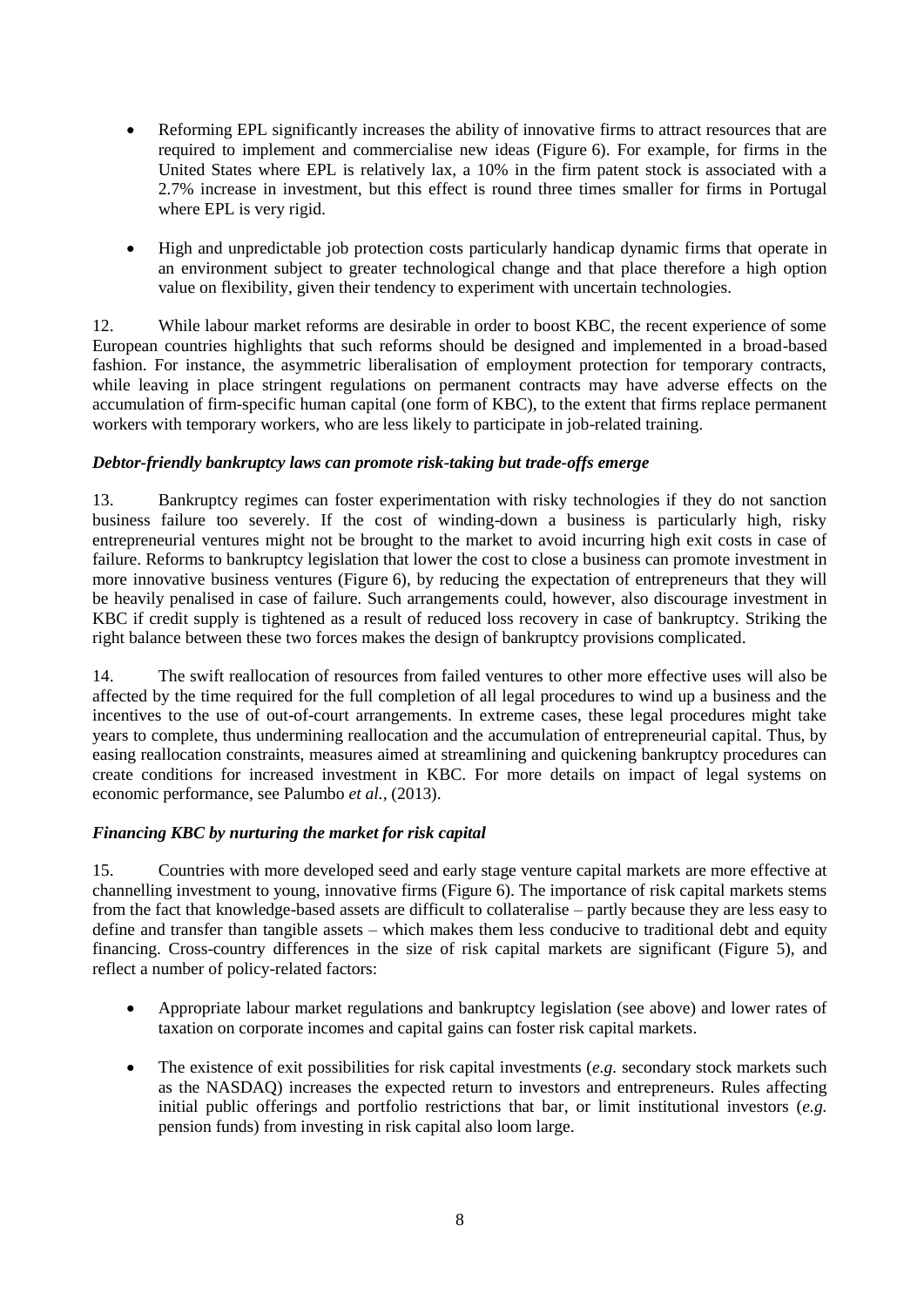16. While government risk capital funds and favourable tax treatment of risk capital investments and returns are becoming increasingly common in OECD countries, evidence on their effectiveness is scarce.

### **Innovation policies**

17. There is also scope for policies that raise private incentives to invest in KBC towards more socially desirable levels since knowledge spillovers across firms prevent firms from fully appropriating the returns from their innovative investments in absence of policy intervention.

18. Intellectual property rights (IPR) provide firms with the incentive to innovate, but maximum effects are obtained when they are coupled with pro-competition policies. However, in some emerging KBC sectors where the innovation process is typically fragmented (*e.g.* software), the patent system may unduly favour incumbents at the expense of young firms, thus undermining incentives to invest in KBC. Empirical evidence from the United States suggests that the cost of litigation exceeded the profit from patents in the late 1990s in industries outside pharmaceuticals and chemicals. Indeed, the increasing emergence of "patent aggregators" that accumulate software patents with the sole objective of extracting rents from innovators may challenge innovation activities. While the patent system remains effective at promoting innovation in sectors such as pharmaceuticals and chemicals, the rising importance of the digital economy raises an important policy dilemma for governments, which is yet to be resolved in academic and policy circles.

19. Aside from setting appropriate intellectual property rights, there is scope for public finance policies that subsidise innovation-related KBC. The most frequent policies are tax incentives and direct support *(i.e.* loans, grants) for R&D (Figure 7), with reliance on the former increasing dramatically over recent decades in many economies. While both policies can be effective, their design features are crucial in order to minimise the cost to the tax payer and unintended consequences:

- It is important that R&D tax incentives are refundable or contain carry-over provisions so as to avoid overly favouring less dynamic incumbents at the expense of dynamic young firms. Many young innovative firms are typically in a loss position in the early years of an R&D project and thus will not benefit from the program unless it contains provisions for immediate cash refunds for R&D expenditure or allows such firms to carry associated losses forward to deduct against future tax burdens (see Table A1 for how the design of R&D tax incentive schemes varies across countries).
- Recent improvements in the design of schemes that provide direct government support to R&D may explain why, in contrast with earlier empirical research, there is now clearer evidence of a positive impact on innovation (Westmore, 2013). For example, the structure of public support has become more focused on subsidies for commercial R&D activities and with matching grants (for private sector investments) being a more common feature of government funding programmes.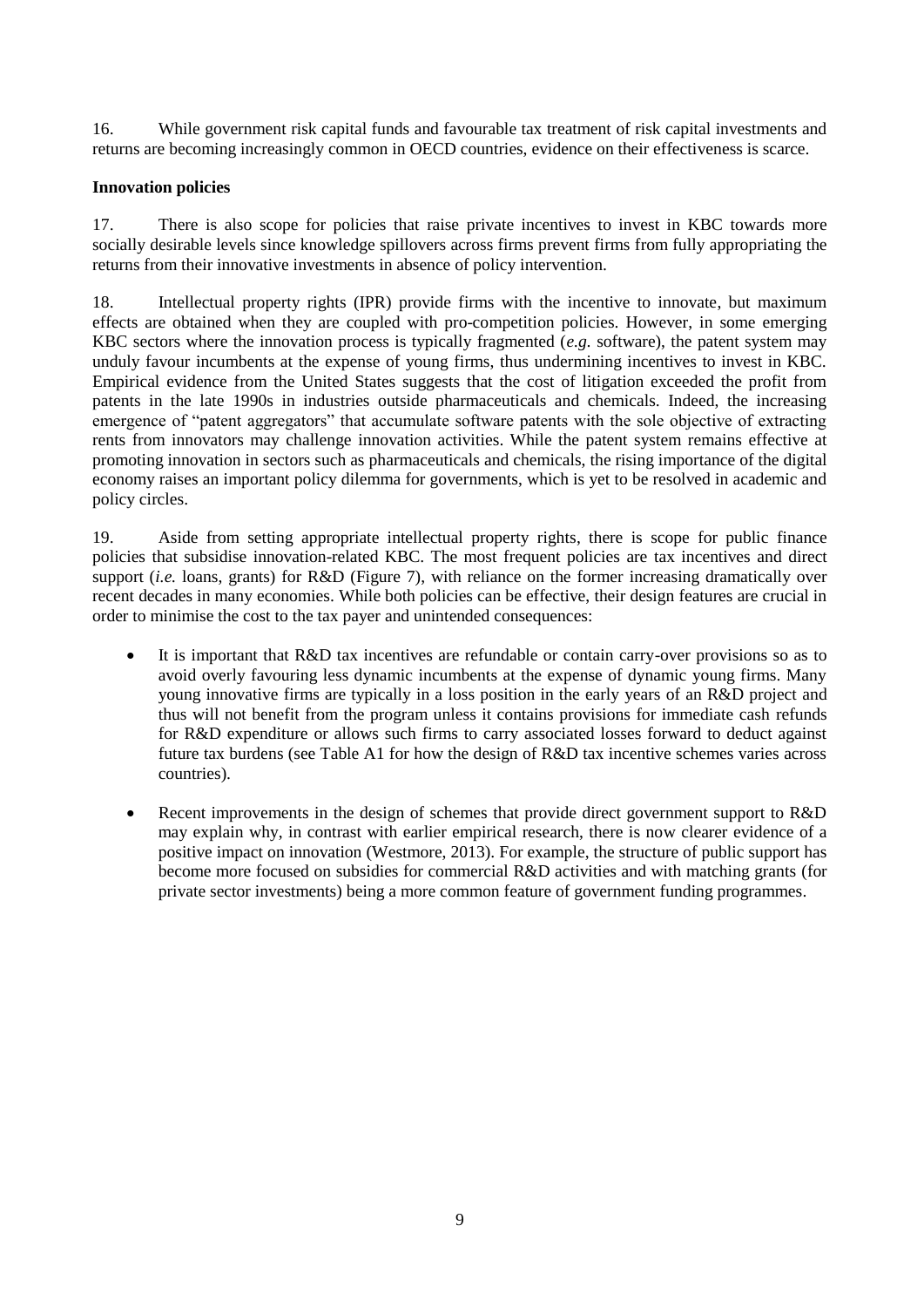

**Figure 7. Direct government funding of business R&D (BERD) and tax incentives for R&D**

Budget impact as a percentage of GDP; 2010 or latest year available

Direct government funding includes grants and public procurement of R&D and excludes repayable loans. Figures are not shown for Greece, Israel, Italy, the Slovak Republic, China and the Russian Federation, which provide R&D tax incentives, but cost estimates are not available. For the United States, direct government funding of R&D includes defence spending on R&D by the government in the form of procurement contracts or the subcontracting by government agencies of non-classified projects to private firms. That is, it includes only R&D spending not directly performed by national or publicly funded institutions (e.g. military laboratories etc). If a project is conducted by the private firm in direct collaboration with the government, publicly funded institutions or universities, only the part that is done by the private firm and paid to her would be included.

Source: OECD, Main Science and Technology Indicators (MSTI) Database, June 2012; OECD R&D tax incentive questionnaires of January 2010 and July 2011; OECD (2011) and national sources.

#### *Suggested further reading*

The main paper summarising the project is:

Andrews, D. and C. Criscuolo (2013), "Knowledge Based Capital, Innovation and Resource Allocation", *OECD Economic Policy Papers*, No.4, OECD, Paris.

Supporting papers and other relevant research include:

- Andrews, D. and F. Cingano (2012), "Public Policy and Resource Allocation: Evidence from Firms in OECD countries", *OECD Economics Department Working Papers*, No.996, OECD, Paris.
- Bloom, N. and J. Van Reenen (2010), "Why Do Management Practices Differ across Firms and Countries?", *Journal of Economic Perspectives* 24(1), pp. 203–224.
- Corrado C., C. Hulten and D. Sichel (2005), "Measuring Capital and Technology: An Expanded Framework", in Measuring Capital in the New Economy, C. Corrado, J. Haltiwanger, and D. Sichel, eds., Studies in Income and Wealth, Vol. 65, Chicago: The University of Chicago Press.
- Corrado, C., J. Haskel., C. Jona-Lasinio and M. Iommi (2012), "Intangible Capital and Growth in Advanced Economies: Measurement Methods and Comparative Results", INTAN-Invest *Mimeo*.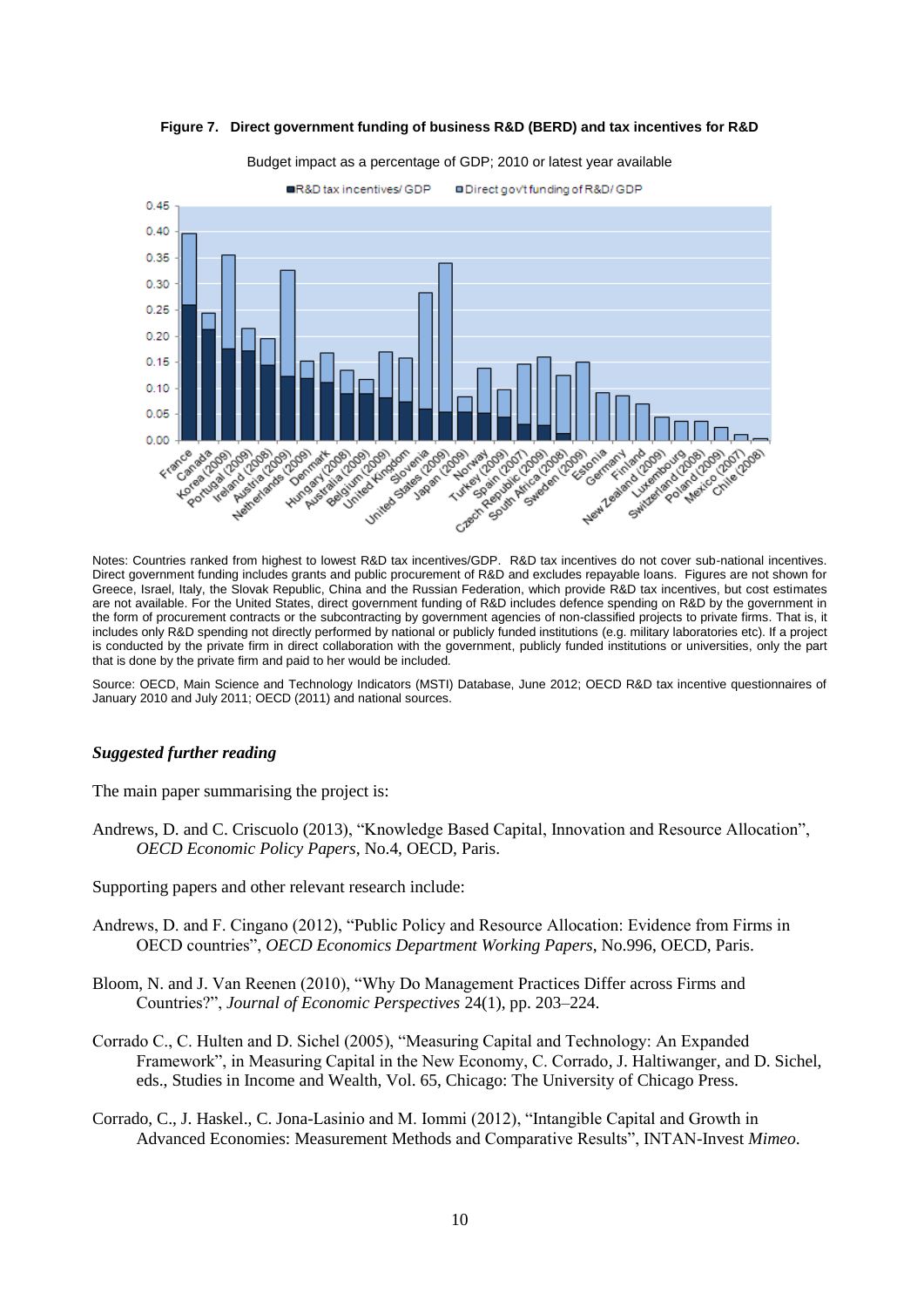OECD (2010), *Innovation Strategy,* OECD, Paris.

OECD (2011), *OECD Science, Technology and Industry Scoreboard 2011*, OECD, Paris.

- Palumbo G., G. Giupponi, G., L. Nunziata, and J. Mora-Sanguinetti (2013), "The Effectiveness of Civil Justice: A Cross-country Economic Analysis", *OECD Economic Policy Papers*, No. 5, OECD, Paris.
- Westmore, B. (2013), "R&D, Patenting and Productivity: The Role of Public Policy", *OECD Economics Department Working Papers*, No. 1047, OECD, Paris.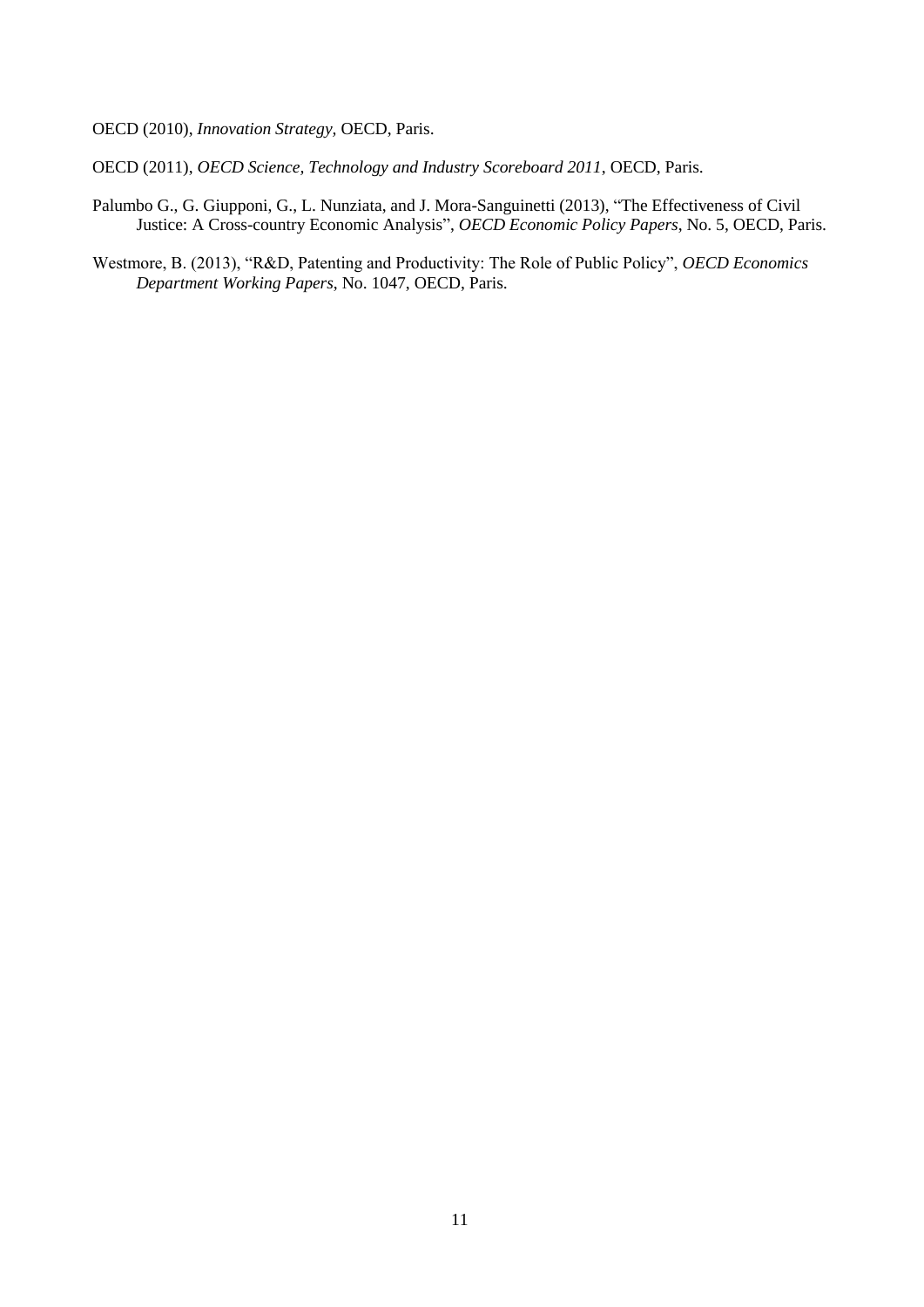### **ANNEX TABLE**

| Design of the<br><b>R&amp;D</b> tax<br>incentive<br>scheme     | Volume base R&D tax credit                             | Australia*, Austria, Belgium (capital), Canada, Chile,<br>Denmark, France, Norway.                                                                                                               |
|----------------------------------------------------------------|--------------------------------------------------------|--------------------------------------------------------------------------------------------------------------------------------------------------------------------------------------------------|
|                                                                | Incremental R&D tax credit                             | United States (mostly)**.                                                                                                                                                                        |
|                                                                | Hybrid system of a volume and an<br>incremental credit | Ireland, Italy, Japan, Korea, Portugal, Spain.                                                                                                                                                   |
|                                                                | R&D tax allowance                                      | Belgium (capital), Brazil, China, Chile, Columbia,<br>Czech Republic, Finland, Hungary, India, Netherlands,<br>Russian Federation, Singapore, Slovenia, South Africa,<br>Turkey, United Kingdom. |
| Payroll withholding tax credit for R&D wages                   |                                                        | Belgium, Hungary, Netherlands, Spain, Turkey.                                                                                                                                                    |
| R&D tax incentive is not refundable                            |                                                        | Brazil, China, Chile, Columbia, Czech Republic, India,<br>Italy, Japan, Korea, Poland, Portugal, Russia, Singapore,<br>Slovenia, South Africa, United States (mostly)**.                         |
| R&D tax incentive does not contains carry-over<br>provisions   |                                                        | Austria, Brazil, Columbia, Italy, Norway.                                                                                                                                                        |
| More generous R&D tax incentives for SMEs                      |                                                        | Australia, Canada, France, Hungary, Japan, Korea,<br>Netherlands, Norway, Portugal, United Kingdom.                                                                                              |
|                                                                | Special for energy                                     | United States (volume-based).                                                                                                                                                                    |
|                                                                | Special for collaboration                              | Hungary, Italy, Japan, Norway.                                                                                                                                                                   |
| <b>Targeting</b>                                               | Special for new claimants                              | France.                                                                                                                                                                                          |
|                                                                | Special for young firms and start-ups                  | Belgium, France, Netherlands, Portugal.                                                                                                                                                          |
| Ceilings on amounts that can be claimed                        |                                                        | Austria, Denmark, France, Ireland, Italy,<br>Japan,<br>Netherlands, Norway, Portugal, Singapore,<br>Spain,<br>United Kingdom, United States.                                                     |
| <b>R&amp;D</b> Income-based R&D tax incentives                 |                                                        | Austria (individuals), Belgium, China, France, Hungary,<br>Luxembourg, Netherlands, Spain, Turkey,<br>United<br>Kingdom.                                                                         |
| Special treatment of technology acquisitions<br>(capital cost) |                                                        | Poland                                                                                                                                                                                           |
| <b>No R&amp;D tax incentives</b>                               |                                                        | Germany, Israel, Mexico (repealed), New<br>Estonia,<br>Zealand (repealed), Sweden, Switzerland.                                                                                                  |

#### **Table A1: Details of differences in R&D tax incentives schemes across selected countries (2013)**

Note: R&D tax allowances are tax concessions up to a certain percentage of the R&D expenditure and can be used to offset taxable income; R&D tax credits reduce the actual amount of tax that must be paid. No R&D tax incentives means no R&D tax credit or allowance but does not preclude accelerated depreciation allowances. \* In 17 February 2013, the Australian Government announced that companies with aggregated turnover of \$20 billion (about US\$21 billion) or more will no longer be eligible for the R&D tax incentive. This change will apply to income years commencing on or after 1 July 2013, but is yet to be legislated. \*\*Qualified energy consortia in the United States are eligible for a volume-based R&D tax credit and refundable tax credits.

Source: OECD Directorate of Science, Technology and Industry. Based on information available as at March 2013.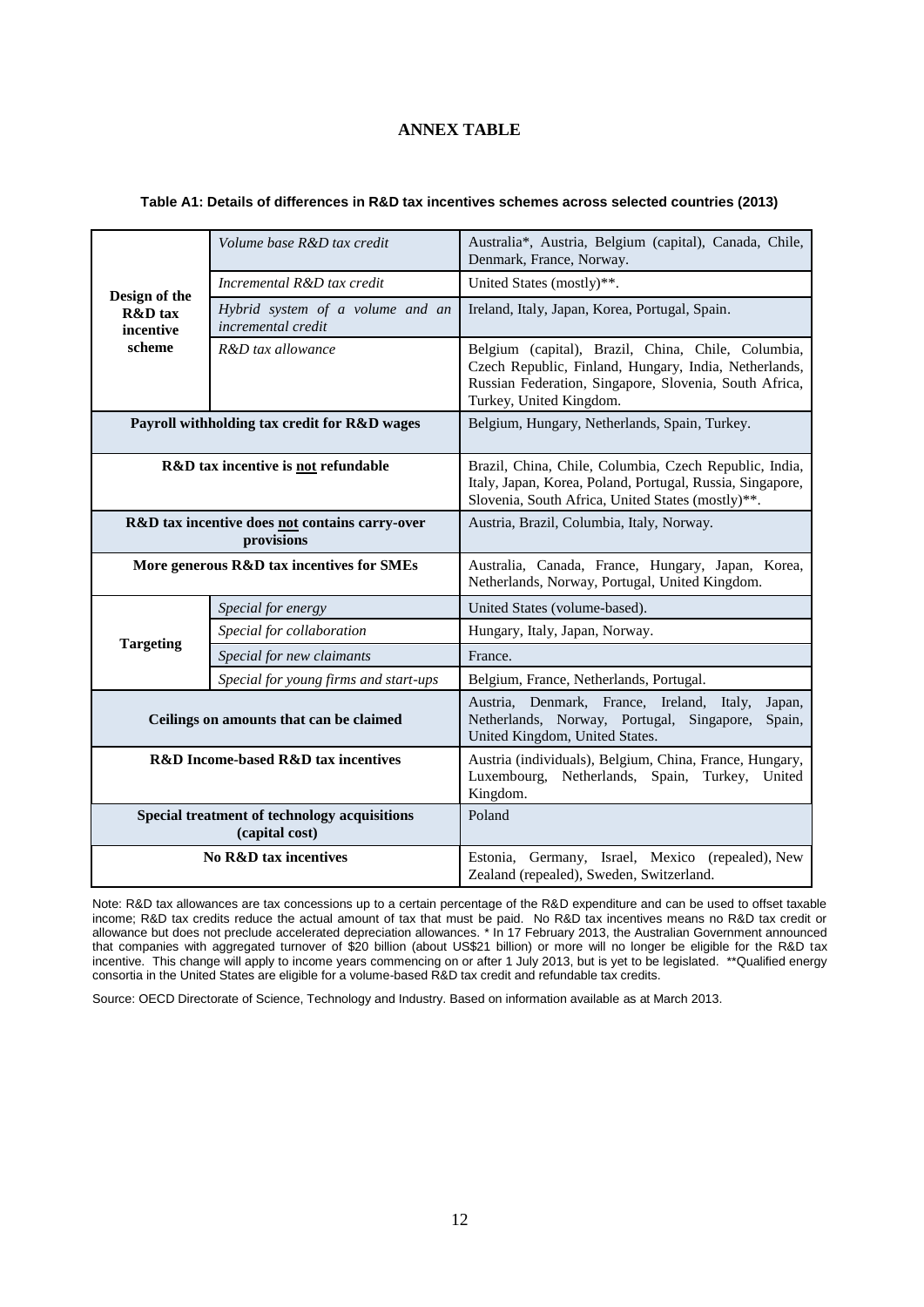# **POLICY NOTE SERIES**

The full Economics Department Policy Notes series can be consulted at: [www.oecd.org/economy/policynotes](http://www.oecd.org/economy/policynotes)

Debt and Macroeconomic stability: The perils of high debt and how to avoid them Policy Note No. 16, January 2013

Looking to 2060: A Global Vision of Long-Term Growth Policy Note, No. 15, November 2012

Financial Contagion in the Era of Globalised Banking Policy Note, No. 14, June 2012

International capital mobility: structural policies to reduce financial fragility Policy Note, No. 13, June 2012

What are the best policy instruments for fiscal consolidation? Policy Note, No. 12, April 2012

Fiscal consolidation: How much is needed to reduce debt to a prudent level? Policy Note, No. 11, April 2012

Managing government debt and assets after the crisis Policy Note, No. 10, February 2012

Income inequality and growth - The role of taxes and transfers Policy Note, No. 9, January 2012

Inequality in labour income - What are its drivers and how can it be reduced? Policy Note, No. 8, January 2012

Recent Developments in the Automobile Industry Policy Note, No. 7, July 2011

Getting the most out of International Capital Flows Policy Note, No. 6, May 2011

The persistence of high unemployment: what risks? what policies? Policy Note, No. 5, April 2011

The Effects of Oil Price Hikes on Economic Activity and Inflation Policy Note, No. 4, March 2011

The Impact of Structural Reforms on Current Account Imbalances Policy Note, No. 3, March 2011

Health care systems: Getting more value for money Policy Note, No. 2, June 2010

Counter Cyclical Economic Policy Policy Note, No. 1, May 2010